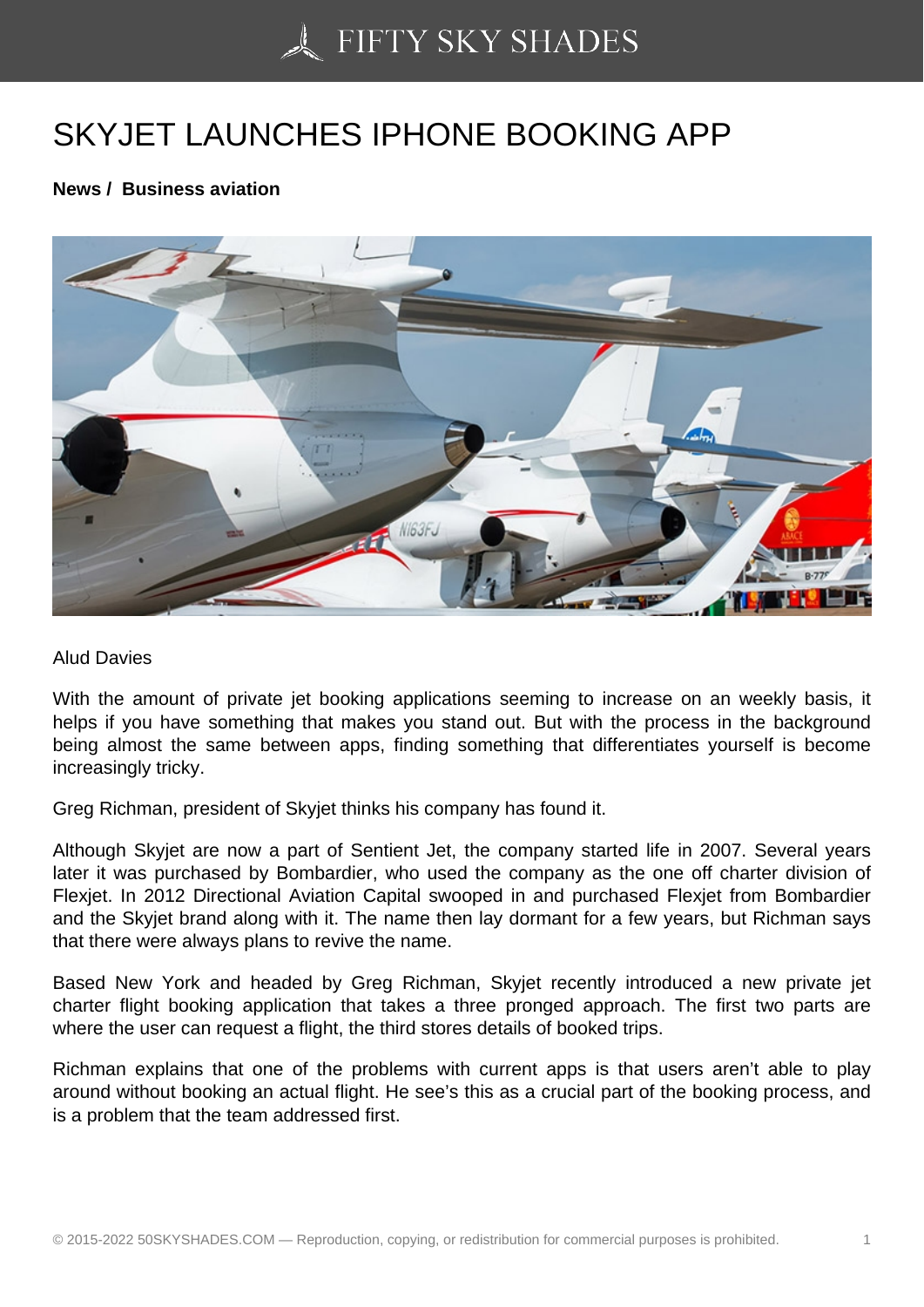"You need to let people play with the app without committing"

On opening the app a user can plug in the route they are interested in to see an average price that they might expect to pay should they decide to go ahead and book. This part is critical to the user experience as it gives the client a clear view of how much the requested flight might cost. Of course, Richman explains that this should be used as a guide only, although the prices mentioned have been built from previous flights, with the company having a high degree of certainty that any quotes received will be close to the guide price.

The second part is where users request quotes from operators, and ultimately go ahead and book a flight. The first part of the process is fairly straight forward, with requests for quotes going out to multiple operators, but when it comes to paying for the flight, there's a twist.



Paying for a flight that could run into tens of thousands of dollars would, understandably, make many of us feel uncomfortable. One way that Skyjet has to get around this is to offer customers the option of paying using Apple Pay, the integrated Apple payment solution. By doing this, Skyjet hope that they will give their clients more confidence when booking a flight, and perhaps give them an advantage over their competitors.

The third part of the application is where the user stores their flight information. Again Richman believes Skyjet has an advantage here. Rather than users keeping PDF files with information and confirmations, this part of the application stores real time information about the flight.

But there's another, less visible part that the company gives it has an advantage, and that with the